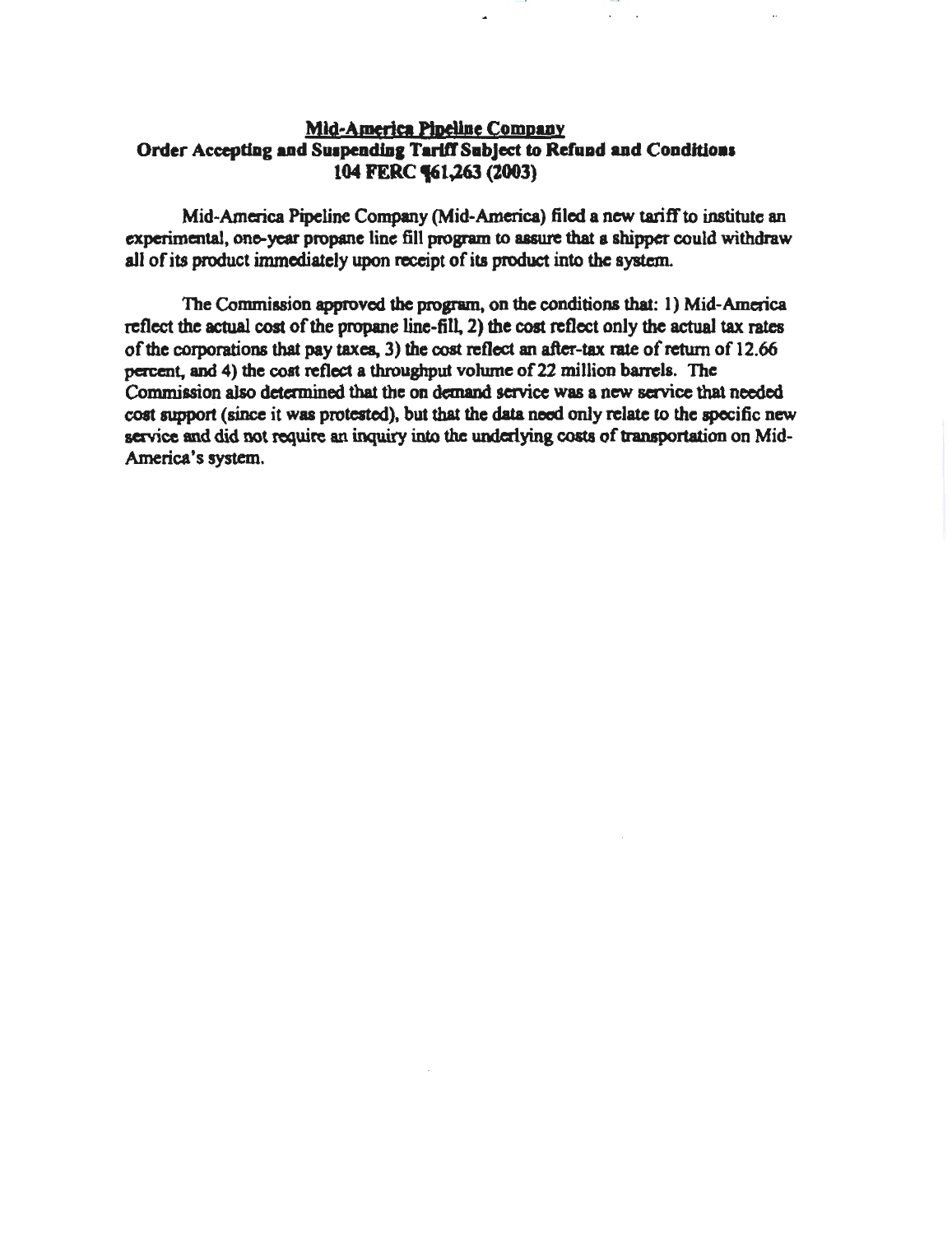COMM-OPINION-ORDER. 104 FERC %1,263, Mid-America Pipeline Company, LLC, Docket No. IS03-471-000, (September 10, 2003)

C 2005, CCH INCORPORATED. All Rights Reserved. A WoltersKJuwer Company

Mtd-Amerlca Pipeline Company, LLC, Docket No.IS03-471.000

[61,850]

# $[$ 1,263]

# Mid-America Pipeline Company, LLC, Docket No. IS03-471-000

# Order Accepting and Suependlng Tariff Subject to Refund and Conditions

(lasued September 10, 2003)

# Before Commissioners: Pat Wood, III, Chairman; William L. Massey, and Nora Mead Brownell.

1. On August 7, 2003, Mid-America Pipeline Company, LLC (MidAmerica) filed oil pipeline tariff FERC No. 16<sup>1</sup> to institute a new Propane Assurance Supply Program (PASP). As detailed below, we accept the instant tariff to be effective October 1, 2003, subject to conditions set forth in this order. This order benefits the public interest because the proposed experimental one-year program attempts to resolve propane delivery problems which have necessitated transit time restrictions and reduced allocations of available propane to customers served by MidAmerica. Permitting the PASP to proceed otrens shippers an on-demand propane service that also ultimately benefits end-users in times of high demand and possible supply shortages.

## **Background**

2. MidAmerica states that its proposed PASP will solve a chronic seasonal propane supply constraint by providing a new, continuous on-demand service for its Northern Propane System, which transports propane north from its Conway, Kansas marketing hub to points in Iowa, Kansas, Minnesota, Missouri and Wisconsin.<sup>2</sup> MldAmerica states that the instant proposal stems from the significant product shortages that have routinely existed at the Conway marketing hub during recent winters. Those shortages were sufficiently severe that MidAmerica implemented supply allocations. The restrictive allocations were required when the pipeline system did not receive product in excess of the minimum amount necessary to operate the pipeline, referred to as "line fill." In periods of supply allocation, new product received into the pipeline is reduced or allocated. This results in shippers receiving only a portion of their product actually delivered into the pipeline, thus, creates a disincentive for shippers to put product into the system. Additionally, the disincentive for shippers becomes a price risk for the shippers during periods of high demand if product is trapped in the pipeline. MidAmerica further states that these drcurnstances have been to the detriment of shippers and propane consuming public.

# **MidAmerica's Proposal**

3. MidAmerica states It discussed with Its shippers various options to create a mechanism to redirect propane into the supply constrained Conway marketing hub and address the findings of the Commission In the prior owners<sup>3</sup> line fill proceeding.<sup>4</sup> As a result, MidAmerica proposes an on- demand system that permits a customer to withdraw all of its product immediately upon receipt of its product into the system. An on-demand system requires that a static quantity of propane line fill must be in the pipeline at all times. In order to provide a new, continuous on-demand service, INidAmerica now proposes to invest in propane quantities to supply the entire line fill barrels for its Northern Propane System. MidAmerica will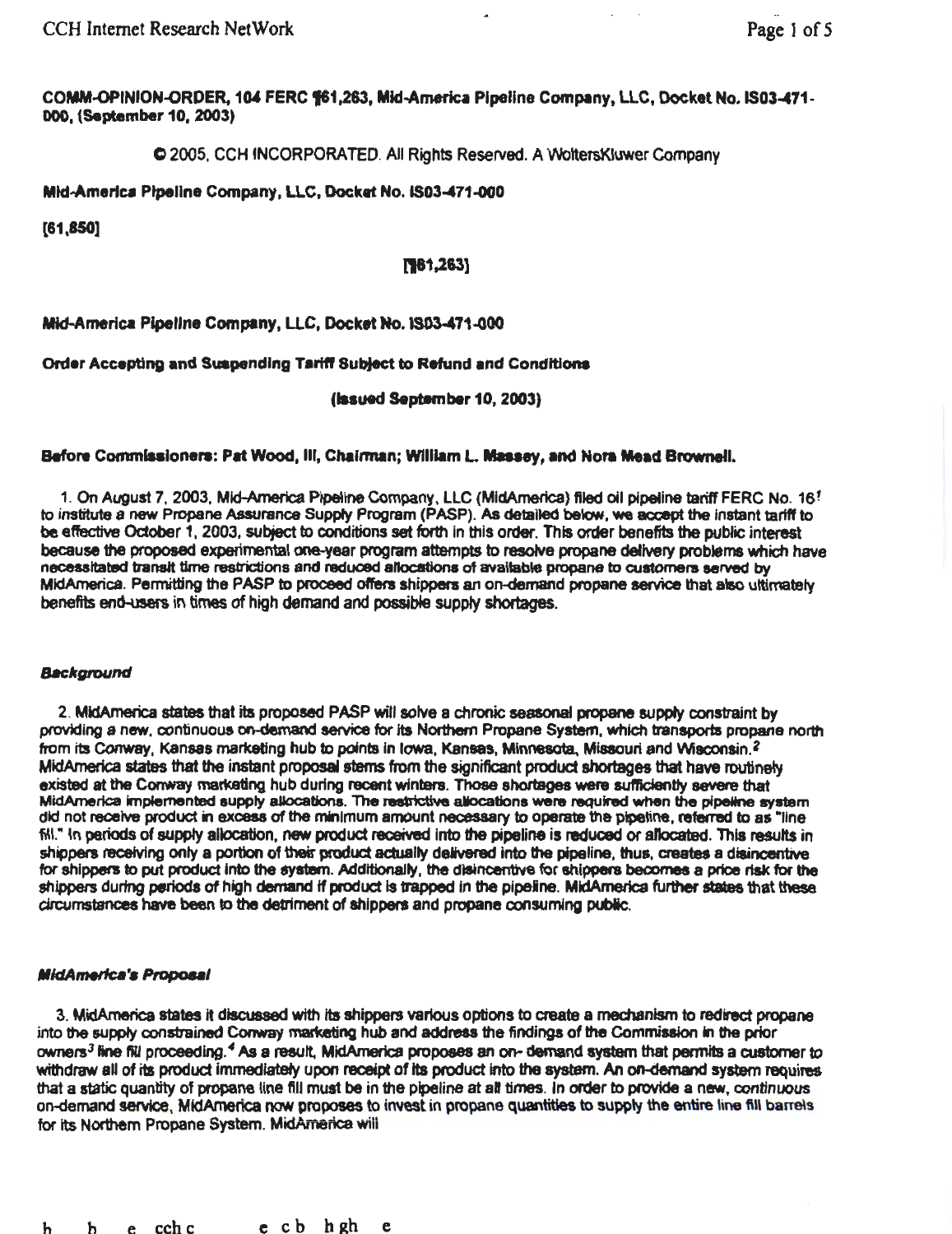## (61,851]

recover the cost of that investment through a fee, applied as a per-barrel surcharge to the base transportation rates for the Northern Propane System. Only those shippers benefiting from the service will be required to pay the fee.

4. MidAmerica proposes a fee of 16.0 cents per barrel based on an after-tax rate of return of 12.66 percent. Pursuant to 18 C,F.R. §342.2 (b). MidAmerica submitted an affidavit stating that a non-affiliated shipper agreed to the surcharge. The tax component of the rate is based on a 37.6 percent rate. MidAmerica states that the fee is composed solely of the cost of acquiring the propane and the return and taxes on the investment In its cost of service data, it estimates that the cost of acquiring 700,000 barrels of propane for line fill at a cost of 60.125 cents per gallon, for a total cost of acquisition of \$17,676,750. The 16 cents per barrel surcharge rate recovers the estimated cost of service of \$3,520,000 using a projected throughput of 22,000,000 barrels per year.

5. MidAmerica proposes the PASP as a one- year experimental program to determine if it resolves the shortage and allocation issues. If successful, MidAmerica will institute the PASP as a permanent feature of its services. In order to begin the program this fall, MidAmerica requests the Commission issue an order approving the program by September 10, 2003, so it may begin acquiring the line fill to provide the new, on-demand service by October 1, 2003, the beginning of the heating season for residential, commercial and other customers in the Mid-western marketing area.<sup>5</sup>

## **Protests and Interventions**

6. ConocoPhillips Company (ConocoPhillips) filed a timely motion to intervene and protest. ConocoPhillips asserts It ships on MldAmerica and has a substantial economic Interest in the proposed tariff. It objects to the proposal for the following reasons: (1) insufficient data has been submitted by MidAmerica to support the proposed rate; (2) the proposed 16 cents per barrel surcharge is not a new service, but a rate Increase, which MidAmerica has not justified by meeting the requirements of the indexing regulations in  $18$  C.F.R. §342.3; (3) as the filing is protested, the carrier must file cost, revenue, and throughput data pursuant to Section 342.2 (a) of the Regulations, and therefore, the Cornrnission cannot act on the tariff filing until such data is filed by MidAmerica; (4) the Commission should allow the tax component claimed only if there is a tax liability on the corporations owning an equity interest In MidAmerica; (5) the Commission should require MidAmerica to show whether other shippers on its other pipeline segments will benefit from the line fill assurance service and thus spread the cost<br>over more customers; and (6) MidAmerica failed to prove that the 22 million barrels proposed to design the barrel rate is appropriate. ConocoPhillips requests that until all challenges are addressed, the rate should be suspended for the maximum statutory period.

7. ConocoPhllllps also filed a motion to be allowed to answer MldAmerica's answer. Answers to answers are permitted only upon a showtng of good cause. ConocoPhilllps's motion, therefore, Is denied.

8. The National Propane Gas Association (NPGA) filed a timely motion to intervene and protest. NPGA is a national trade assoclation which represents various industries involved in the liquid petroleum business. Including propane producers, transporters and wholesalers, as well as manufacturers and distributors of associated equipment, containers and appliances. The issues raised by NPGA are included in those raised by ConocoPhillips.

9. Kinder Morgan Operating l.P. "'A" Ned a late motion to Intervene on August 28, 2003. Kinder Morgan did not in its motion set forth good cause as to why the time limitation for filing motions to Intervene should be waived, and therefore its motion will be denied pursuant to  $18$  C.F.R.  $$385.214$  (b)(3) (2003).

## **MidAmerica Answer**

10. On August 27, 2003, MidAmerica filed a response to the motions to intervene and protests. MldAmerica also submitted the affidavit of J.M. Collingsworth, Senior Vice President of the carrier. Mr. Collingsworth states that MidAmerica's instant proposal attempts to respond to a long- standing problem and is entirely different from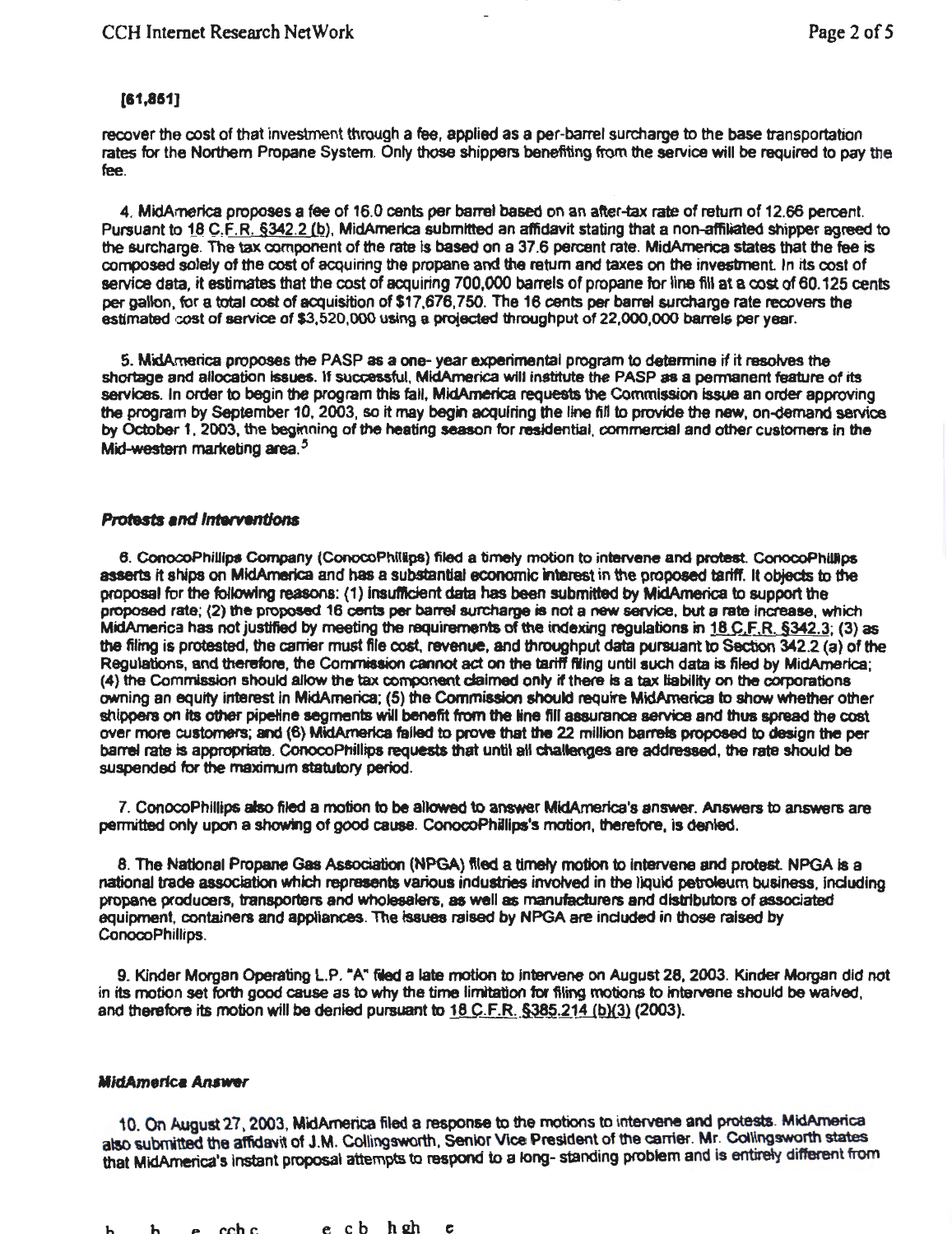the earlier proposal in Docket  $Nq$ .  $[SO1-482-OO,0]$ , where it sought to require shippers to provide the line fill on a pro rata basis, *6* and MidAmerica imposed supply allocations on propane deliveries in five of the last eight years. Further, he submitted data showing that current propane Inventories are lower this year as compared to prior years. He also stated that business usage of propane is increasing, users are reluctant to tie up capital in inventories, and the experience of last winter is likely to recur in the forthcoming heating season in the territory served by the Northem Propane System that is affected by the PASP proposal. He also supplied clarification showing that propane throughput data included in the company's Form 6 Reports for volumes originating in Kansas included volumes delivered to storage and third- parties which did not move through the Northem Propane System. Deducting these volumes from the Form 6 data, Mr. Collingsworth asserts, results

# [81,852]

in a 22 million barrel throughput design factor in calculating the unit surcharge.

## **Discussion**

11. The Commission wil conditionally approve MidAmerica's PASP proposal. No party disputes the need for line fill to support an on- demand propane supply operation. We consider below each of the issues raised in the protests and find that the proposal will be in the public interest and assure shippers that the rate collected will be just and reasonable and supported by actual data we will require MldAmerica to submit

## **Need for Additional Data**

12. We agree with ConocoPhillips on the need for actual data on the cost of propane acquired for fine fill. We will require MidAmerica to file data supporting the actual cost of the acquired propane, and if it varies from the estimated cost of 60.125 cents per gallon, to adjust its unit surcharge to reftect the actual cost In addition, tf the propane acquired varies from the estimated 700,000 barrels, MldAmerica wtll adjust Its unit surcharge.

## **Tax Rate Support**

13. MidAmerica proposes an effective tax rate of 37.6 percent. We agree with ConocoPhillips that the appropriate tax rate to use when calculating this cost of service should reftect the actual tax rates of the corporations that pay taxes, consistent with our decision in Lakehead Pipe Line Co., L.P., 71 FERC 161,338, at p, 62.315; 75 FERC 161.181, at p. 61.596 (1996).

## **Rate of Return**

14. MldAmerica proposes a 12.66 percent rate of return on the projected 700,000 bamtl propane line fill. In view of the experimental nature of the proposal, MidAmerica assumes the risk of acquiring line fill at 60 cents per gallon and, in the event the program terminates after one year, disposing of the line fill at a lower price. We find that 12.66 percent return is not unreasonable, considering the risk that MldAmerica assumes to provide this ondemand service.

## MidAmerica's Line Fill Proposal is a New Service

15. MidAmerica will be providing an on-demand service that will allow shippers to withdraw product from the pipeline as soon as they put product into the system. This is a change from MidAmerican's current tariff, which provides for a period of time for product to translt from origin to destination before product can be withdrawn from the system. We consider this a new service. ConocoPhillips argues that MidAmerica should support its proposal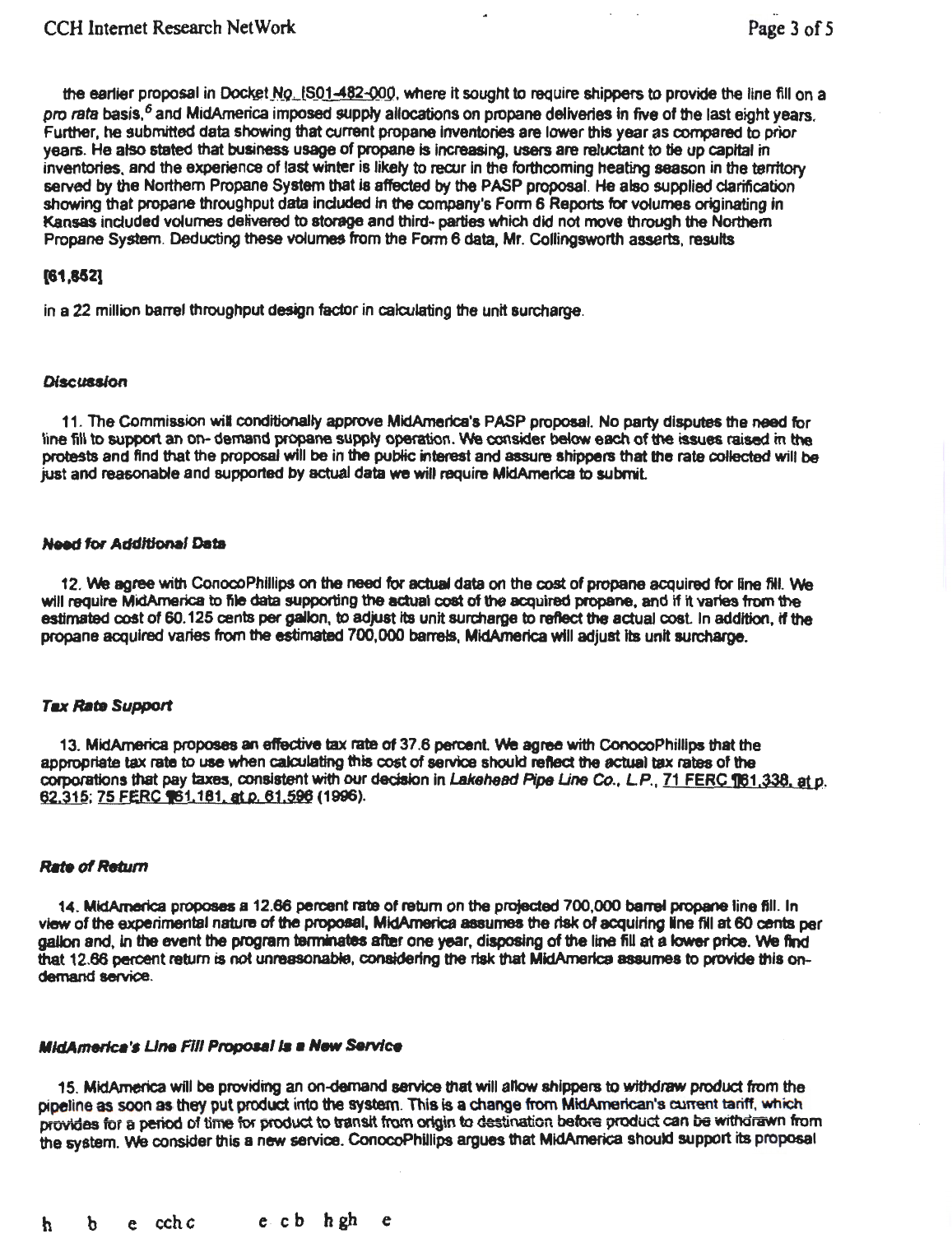with a full cost of service filing for the entire system, as specified in the regulations at  $18$  C.F.R.  $\S 342.4$  (a). We reject that argument because the proposed service is not offered for the entire system, but is limited to propane shipments north of Conway, Kansas, which comprises approximately 10 percent of the propane transported. Only the direct beneficiaries of the new service will pay the property designed unit surcharge rate. As MidAmerica's proposal is a rate for a new service, application of Section 342.4 is not warranted in these circumstances. We also conclude that MidAmerica need support its proposal with only costs directly related to acquiring and providing the line fill. MidAmerica's proposed new service depends upon MidAmerica providing line fill for its entire Northern Propane System. The new service, however, does not depend upon any change in the basic nature of the underlying transportation provided, which is the movement of product from Conway. Kansas, to points of delivery. *'Ne* thus consider it unnecessary to look at the costs of the underlying transportation on the Northern Propane System.

16. MidAmerica has complied with Section 342.2(b), by supporting its filing with an affidavit from a nonaffiliated shipper requesting the service. Given that ConocoPhillips and NPGA protested, however, we will require MldAmerica to submit the actual cost. revenue and throughput data for the line fill program as required by Section 342.2(a) for a new service, to assure that the actual surcharge paid by shippers is just and reasonable.

## Throughput Volumes

17. ConocoPhllltps argues that the proposed 22 million barrels throughput for the North of Conway system is too low.<sup>7</sup> MidAmerica submitted data in its answer showing that the higher numbers suggested by ConocoPhillips are not appropriate because not all barrels at Conway go to the Northern Propane Marketing System. We agree with MidAmerica that it is appropriate to base the unit surcharge, at this time, on a throughput of 22 million barrels.

## Conclusion

18. Based upon a review of the filing, the protests and the answer, the Commission will accept FERC No. 16 subject to the conditions discussed above.

# Suspension of the Tariff

19. ConocoPhillips requests that the tariff be suspended for the maximum period until all issues are resolved. The Commission will not suspend the tariff fer the maximum period as we are satisfied that the proposal is in the public lnterast for a one year experimental program to resolve the shortages that have impacted the public in this area. Suspending the tariff for the maximum period would prevent the availability of the PASP in the forthcoming winter period. We wiH however

# [81,853]

suspend for the minimal period as MidAmerican's proposed surcharge has not been shown to be just and reasonable. By requiring a compliance filing to be supported with the actual data, the concerns of the interveners should be addressed.

## The *Commission* 0/denJ:

(A) MidAmerk:a's FERC No. 16 ls accepted for filing and suspended to become effective October 1. 2003, subject to refund and adjustments based on the conditions set out below and subject to further order of the Commission.

(B) MidAmerica will submit a compliance filing, as described in this order, to the Commission and all parties to

h b e cchc ecb hgh e